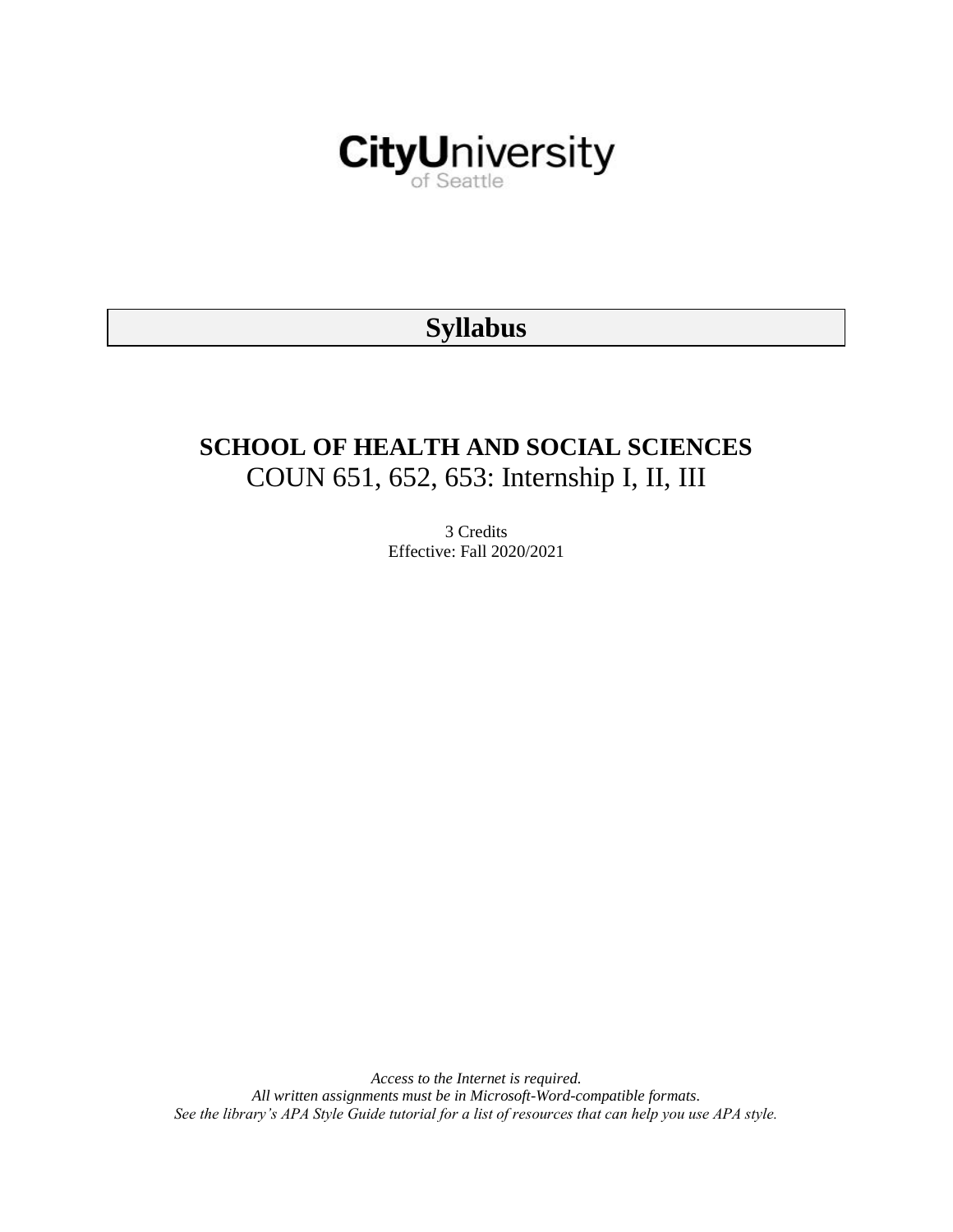## **FACULTY**

Faculty Name: FACULTY NAME

Contact Information: CONTACT INFORMATION

### [INSTRUCTOR MAY INSERT PERSONAL MESSAGE IF DESIRED]

## **COURSE DESCRIPTION**

In the Internship series (sequence COUN 651, 652, 653) students actively participate in a minimum of 600 total clinical hours which includes a minimum of 240 direct client contact hours of supervised experience. The student and site supervisor will design an internship contract that includes roles and responsibilities, schedule, supervision format and frequency, required staff meetings, and client contact arrangements. This contract will be conferred by the Director of Training prior to the student's clinical work engagement. The student will carry professional liability insurance and abide by the ACA Code of Ethics. Students are expected to use and complete the forms included in the MAC Clinical Training Manual. At the conclusion of each quarter of internship, students are evaluated by the site supervisor. Methods of instruction primarily feature: in-class face-to-face learning in addition to the clinical site work.

## **COURSE RESOURCES**

- American Psychiatric Association. (2013). *Diagnostic and statistical manual of mental disorders* (5th Ed.). American Psychiatric Association.
- American Psychological Association (2020). *Publication Manual of the American Psychological Association (7th Ed).* American Psychological Association.

American Counseling Association website: [www.counseling.org](http://www.counseling.org/)

Mental Health History: <https://newyorkbehavioralhealth.com/history-mental-health-counseling-i>

"The Ways Paradigm: a tool for clinical reflection:" <https://psychbc.com/clinical-blog/the-ways-paradigm-a-tool-for-clinical-reflection>

Required and recommended resources to complete coursework and assignments are also found on the course [Reading List.](https://nam03.safelinks.protection.outlook.com/?url=https%3A%2F%2Fcityu.alma.exlibrisgroup.com%2Fleganto%2Flogin%3Fauth%3DSAML&data=04%7C01%7CMMara%40cityu.edu%7C70673ce0fe0144040eda08d87472e204%7Cb3fa96d9f5154662add763d854e39e63%7C1%7C0%7C637387384066198115%7CUnknown%7CTWFpbGZsb3d8eyJWIjoiMC4wLjAwMDAiLCJQIjoiV2luMzIiLCJBTiI6Ik1haWwiLCJXVCI6Mn0%3D%7C1000&sdata=JbwP%2Fm5Q%2BMgIUWa%2FXceos%2BoiLv0DX%2B%2FL%2BNGNMbX9P8E%3D&reserved=0) The reading list can be found under Course Information in Blackboard as well as from the library homepage.

Note: Required resources that must be purchased by the student are tagged "Purchase from a vendor of your choosing." Required resources with a direct link, "Available through CityU Library", are available at no cost to students.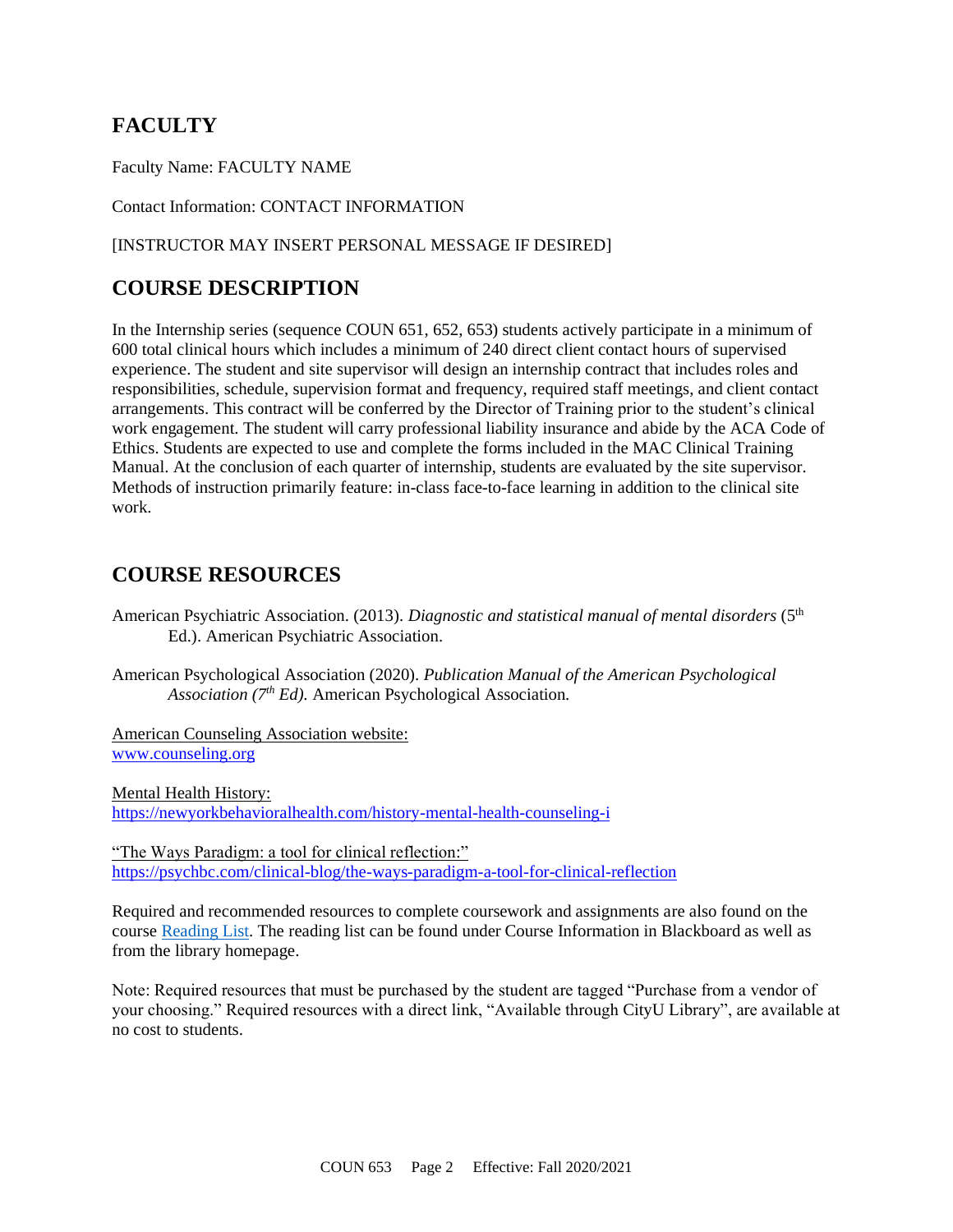## **COURSE OUTCOMES throughout the Internship sequence (COs)**

This course will prepare students to:

- a) Recognize and apply professional ethical standards including clear and appropriate relationships with clients, colleagues, clinical settings, and the community.
- b) Collaborate with people of diverse ethnicity, culture, gender, sexual orientation, physical ability, religious beliefs, and socioeconomic status.
- c) Establish a commitment to professional development through continuing education, clinical supervision, self-reflection, and consultation with peers.
- d) Establish and maintain effective counseling relationships, and employs counseling interventions that are consistent with the selected theoretical approach.
- e) Gather information to assess needs and next steps in the counseling process, including assessment for suicide/homicide risk and reporting requirements for abuse/neglect.
- f) Develop multicultural and social justice counseling competencies through gaining a systemic understanding for the influence of client cultural background in presenting problems and the role of counselors in promoting social justice and the well-being of the greater community.
- g) Applies theory to client presenting problems and diagnosis relevant to the student's specialty area (CMHC, MCFC, AC, PSC).

## **PROGRAM LEARNING OUTCOMES (PLOs)**

### **1. Professional Counseling Orientation and Ethical Practice**

Demonstrates understanding and applies professional ethical standards including clear and appropriate relationships with clients, colleagues, and the community.

### **2. Social and Cultural Diversity**

Collaborates with people of diverse ethnicity, culture, gender identity, sexual identity, physical ability, religious beliefs, and socioeconomic status through a lens of social justice and advocacy.

**3. Human Growth and Development**

Develops understanding and awareness into what impacts personal development through a lens of resiliency and wellness for clients across the lifespan.

### **4. Career Development**

Demonstrates knowledge and working application of career development in counseling practice.

### **Counseling and Helping Relationships**

Establishes and maintains effective counseling relationships, and employs theoretically grounded counseling techniques.

### **5. Group Counseling and Group Work**

Applies methods, skills, and other group approaches in a multicultural society using theories of group counseling, principles of group dynamics, facilitation styles, and direct experiences.

### **6. Assessment and Testing**

Gathers information to assess needs and next steps in the counseling process, including assessment for suicide/homicide risk and reporting requirements for abuse/ neglect of vulnerable populations.

### **7. Research and Program Evaluation**

Locates resources and critically evaluates research related to core areas of counseling to incorporate into clinical practice.

### **8. Social Justice**

Demonstrates systemic understanding of the role of counselors in promoting social justice for the wellbeing of the greater community.

### **Specialty Areas:**

**9. Addiction Counseling**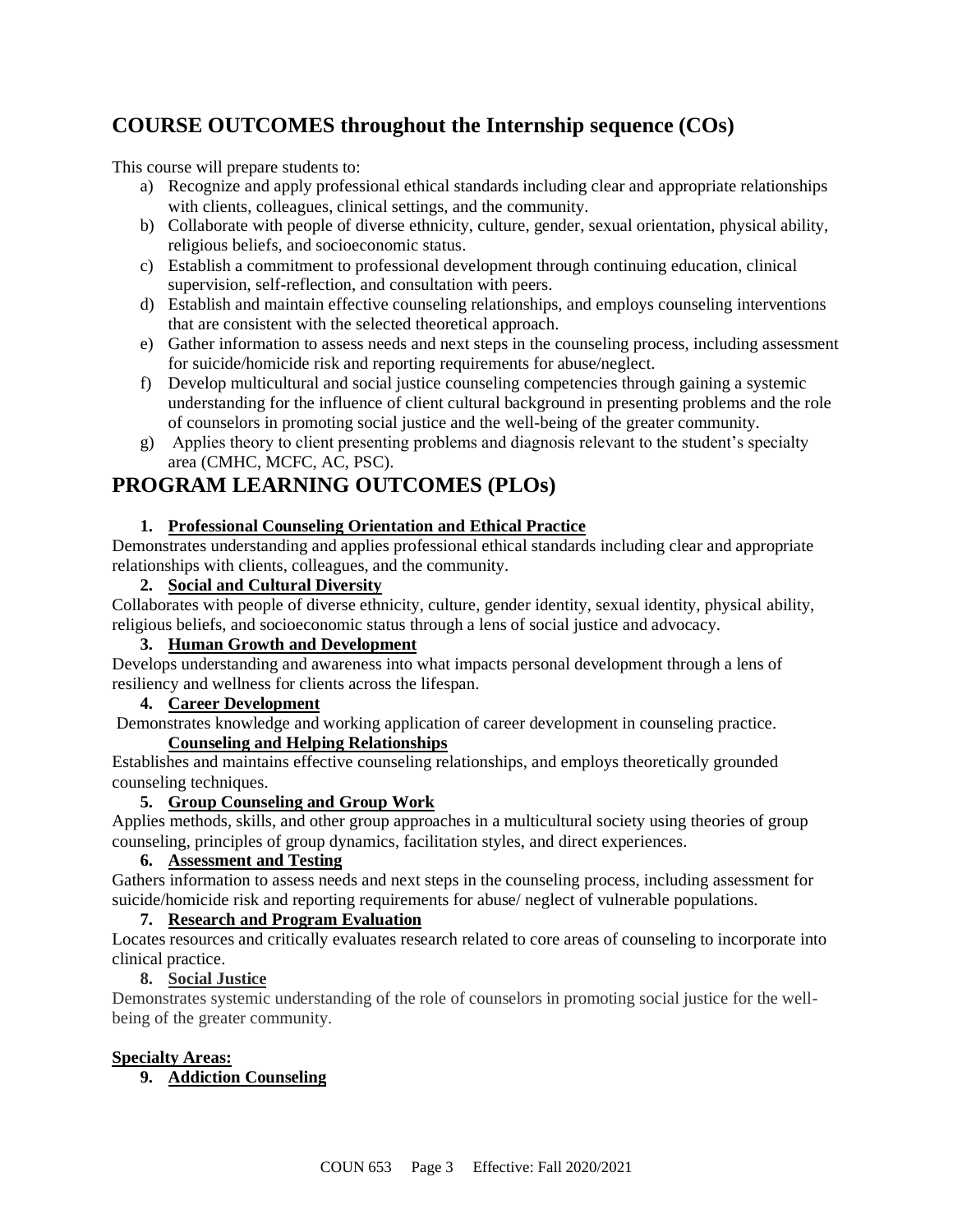Demonstrates knowledge and abilities to identify presenting symptoms and differential diagnoses including co-occurring disorders incorporated into the American Society of Addiction Medicine (ASAM) six-dimensional assessment model with appropriate theoretical-based treatment planning including interventions for projected outcomes.

### **10. Clinical Mental Health Counseling**

Applies counseling theory to client presenting problems and diagnoses, including co-occurring disorders, with appropriate theoretical-based treatment planning and interventions for projected outcomes.

### **11. Marriage, Couple, and Family Counseling**

Applies family systems theory to client(s) presenting problems and diagnoses.

### **12. Professional School Counseling**

Demonstrates understanding and application of collaborative work with school and community resources to implement a K-12 comprehensive counseling program.

(Note: KPI-F: Formative/First Assessment, KPI-S: Summative/Second Assessment; where applicable)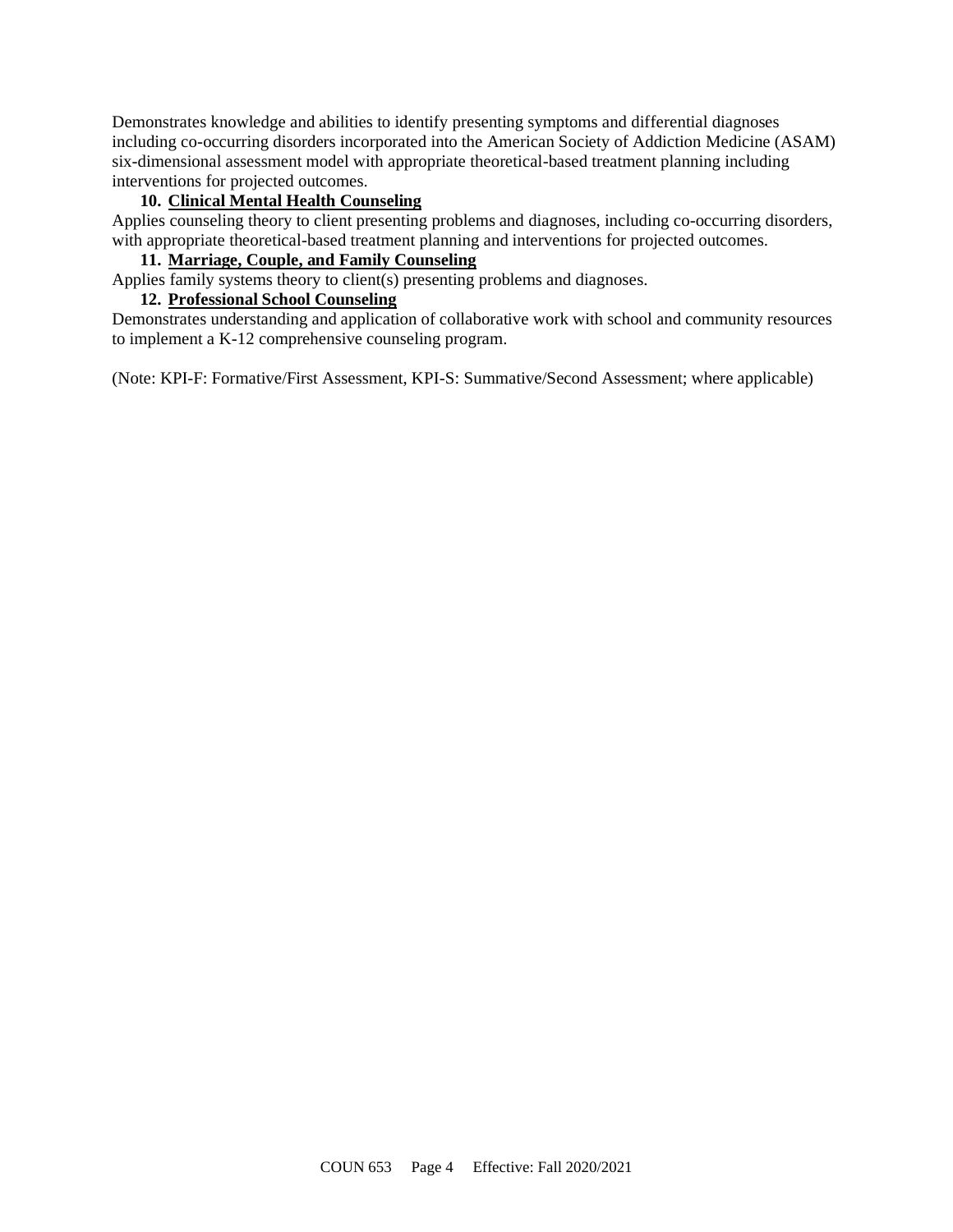### **CACREP STANDARDS** (none identified as new for Internship)

CACREP Entry Standards: Section 2. F.

1.c. Counselors' roles and responsibilities as members of interdisciplinary community outreach and emergency management response teams

1.e. Advocacy processes needed to address institutional and social barriers that impede access, equity, and success for clients

1.f. Professional counseling organizations, including member benefits, activities, services to members, and current issues

1.m. The role of counseling supervision in the profession

5.e. The impact of technology on the counseling process

CMHC Specialty

- 2.m record keeping, third party reimbursement, and other practice and management issues in clinical mental health counseling

MCFC Specialty

- none

AC Specialty

- none

PSC Specialty

- none

### **Course Objectives Matrix:**

| Course                  | $\cos$             | <b>PLOs</b>    |      |             | CACREPCACREP CACREP CACREP CACREP |     |            |
|-------------------------|--------------------|----------------|------|-------------|-----------------------------------|-----|------------|
| Activity/Assignment     |                    |                | Core | <b>CMHC</b> | <b>MCFC</b>                       | AC. | <b>PSC</b> |
| <b>Final Case</b><br>1. | g)                 | $2-(KPI-S)$ ,  |      |             |                                   |     |            |
| Presentation            |                    | $3-(KPI-S)$ ,  |      |             |                                   |     |            |
| $(CC-D-TP)$             |                    | $5-(KPI-S)$ ,  |      |             |                                   |     |            |
|                         |                    | $7-(KPI-S),$   |      |             |                                   |     |            |
|                         |                    | $8-(KPI-S)$ ,  |      |             |                                   |     |            |
|                         |                    | $10-(KPI-S)$ , |      |             |                                   |     |            |
|                         |                    | $11-(KPI-S),$  |      |             |                                   |     |            |
|                         |                    | $12-(KPI-S)$   |      |             |                                   |     |            |
| Evaluations of<br>2.    | $a)$ , b), c), d), | $1-(KPI-S)$ ,  |      | 2.m         |                                   |     |            |
| <b>Student</b>          | (e), f), g)        | $6-(KPI-S)$    |      |             |                                   |     |            |
| 3.<br>Social Justice    | (b), g)            | $9-(KPI-F)$    | 1.e  |             |                                   |     |            |
| Case                    |                    |                |      |             |                                   |     |            |
| Presentation of         |                    |                |      |             |                                   |     |            |
| Volunteer Site          |                    |                |      |             |                                   |     |            |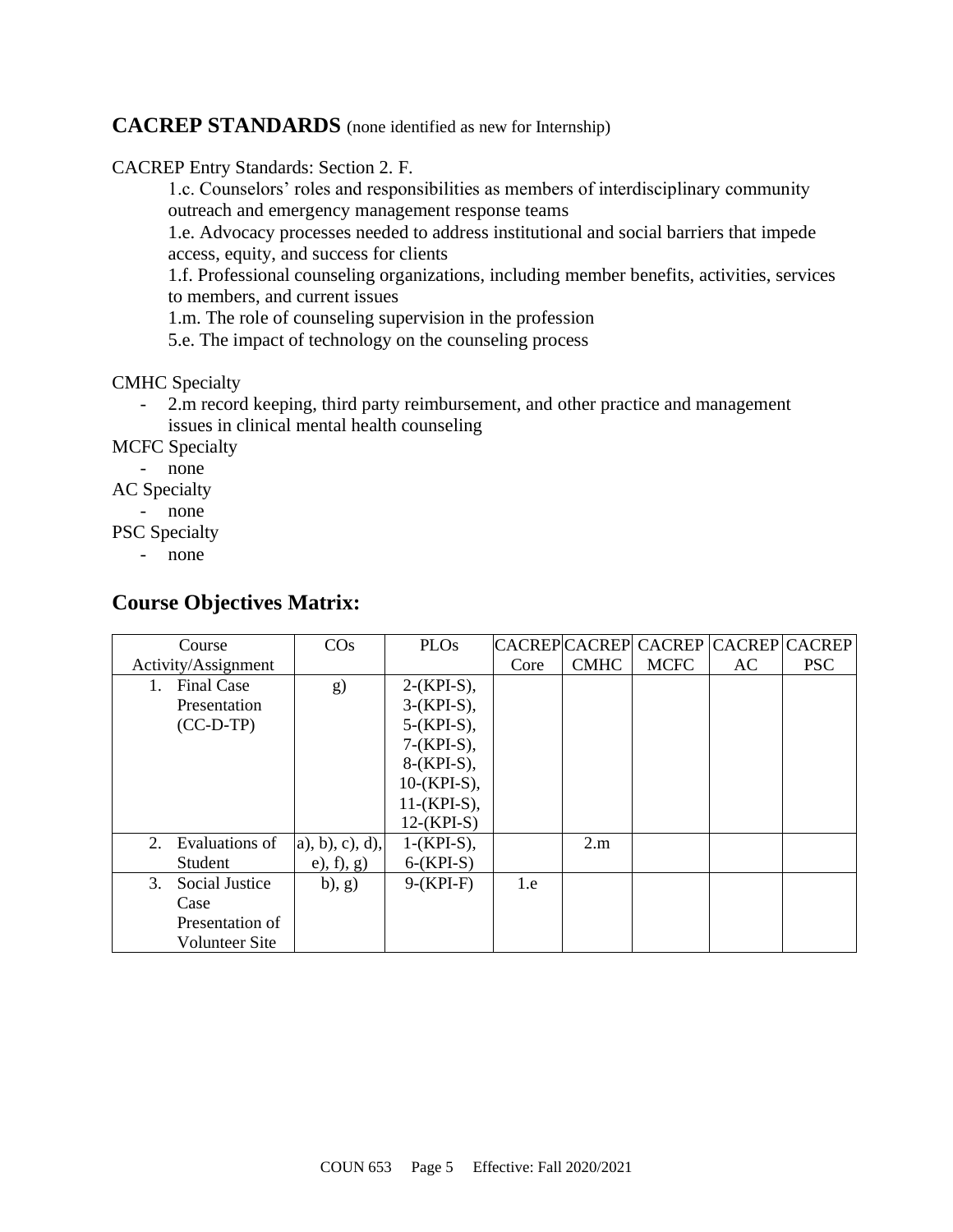## **Course Schedule**

(Specific topics and class activities will be developed each term by the Internship course instructor)

| <b>WEEKS/DATE</b> | Topic/Activity | <b>Readings</b><br>before class | <b>Class Activity</b> | <b>Assignments</b> |
|-------------------|----------------|---------------------------------|-----------------------|--------------------|
| Week 1            |                |                                 |                       |                    |
| Week 2            |                |                                 |                       |                    |
| Week 3            |                |                                 |                       |                    |
| Week 4            |                |                                 |                       |                    |
| Week 5            |                |                                 |                       |                    |
| Week 6            |                |                                 |                       |                    |
| Week 7            |                |                                 |                       |                    |
| Week 8            |                |                                 |                       |                    |
| Week 9            |                |                                 |                       |                    |
| Week 10           |                |                                 |                       |                    |

Standards met with required course readings, in-class discussions, and class activities: CO: n/a PLO: n/a CACREP Core: 1.c, 1.f, 1.m CMHC: 2.m MCFC: n/a AC: n/a PSC: n/a

## **THE FOLLOWING IS DIVIDED INTO FOUR MAIN SECTIONS:**

- Internship Successful Completion Requirements
- Social Justice Activity (if not completed during Practicum)
- Additional Internship Assignments Throughout the Internship Sequence
- Completed Requirements during Internship III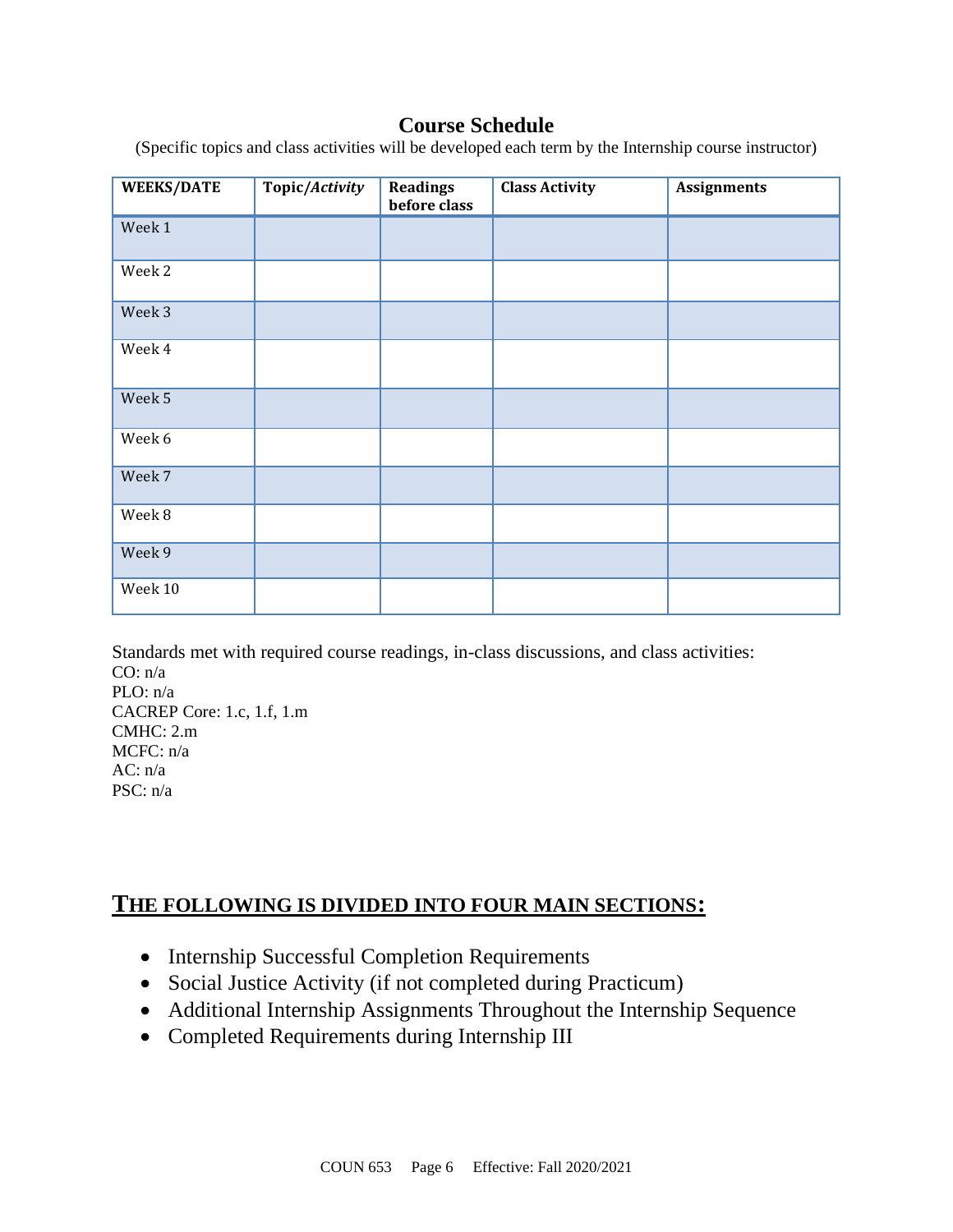## **INTERNSHIP SUCCESSFUL COMPLETION REQUIREMENTS**

## **Initial Required Documents (completed prior to starting Internship):**

- 1. Successful completion of all Practicum requirements
- 2. ACA Membership including the Liability Insurance (kept "active").
- 3. Professional Resume (updated).
- 4. Fully completed/conferred/signed Internship Site Contract.
- 5. Signed/dated Washington's Unprofessional Conduct ordinance ((RCW 18.130.180).
- 6. Site Supervisor's verified credentials
	- i. A completed Credential Verification Form;
	- ii. A copy of the site supervisor's professional license, documenting at least two years of licensure;
	- iii. A copy of the site supervisor's training in clinical supervision verification. If the site supervisor has not received this training, the site supervisor may complete an online video training on clinical supervision provided by the MAC program.

### **Consent Form for Video or Audio Taping/Live Supervision Form**

Students will obtain written consent from clients prior to video taping, and submit this form prior to video tape review in class. If clients do not provide consent or if agencies do not allow for video taping, then students will submit a live supervision form.

| <b>Components</b>                                            | % of Grade |
|--------------------------------------------------------------|------------|
| Consent Form for video or audio taping/Live supervision form | 100%       |
| <b>TOTAL</b>                                                 | 100%       |

## **Final Documents/Activities to successfully complete Internship:**

- 1. Completed and signed by all parties Clinical Internship III term End Hour-log demonstrating that the student met all the minimum internship training hour requirements (Minimum of 600 overall clinical hours including a minimum of 240 direct client contact hours).
- 2. Successful Completion of a client Case Conceptualization, Diagnosis, and Treatment Planning (CC-D-TP) (Internship III).
- 3. Completed and signed with successful passing:
	- a. Internship Site Supervisor's Clinical Evaluation of Student (accumulative scores of 3 or higher).
	- b. Internship Site Supervisor's Disposition Evaluation of Student ((accumulative scores of 3 or higher).
	- c. Internship III Seminar Leader's Clinical Evaluation of Student (accumulative scores of 3 or higher).
	- d. Internship III Seminar Leader's Disposition Evaluation of Student (accumulative scores of 3 or higher).
	- e. Completed Evaluations by the student:
		- i. Internship Student's Evaluation of Site Supervisor.
		- ii. Internship Students Evaluation of Site.
- 4. Student's Final Reflection Paper discussing Internship Objectives from the Original Clinical Internship Contract and how these Objectives were met or not met.

**All of the above must be fully completed and documents submitted in order to advance to Internship.**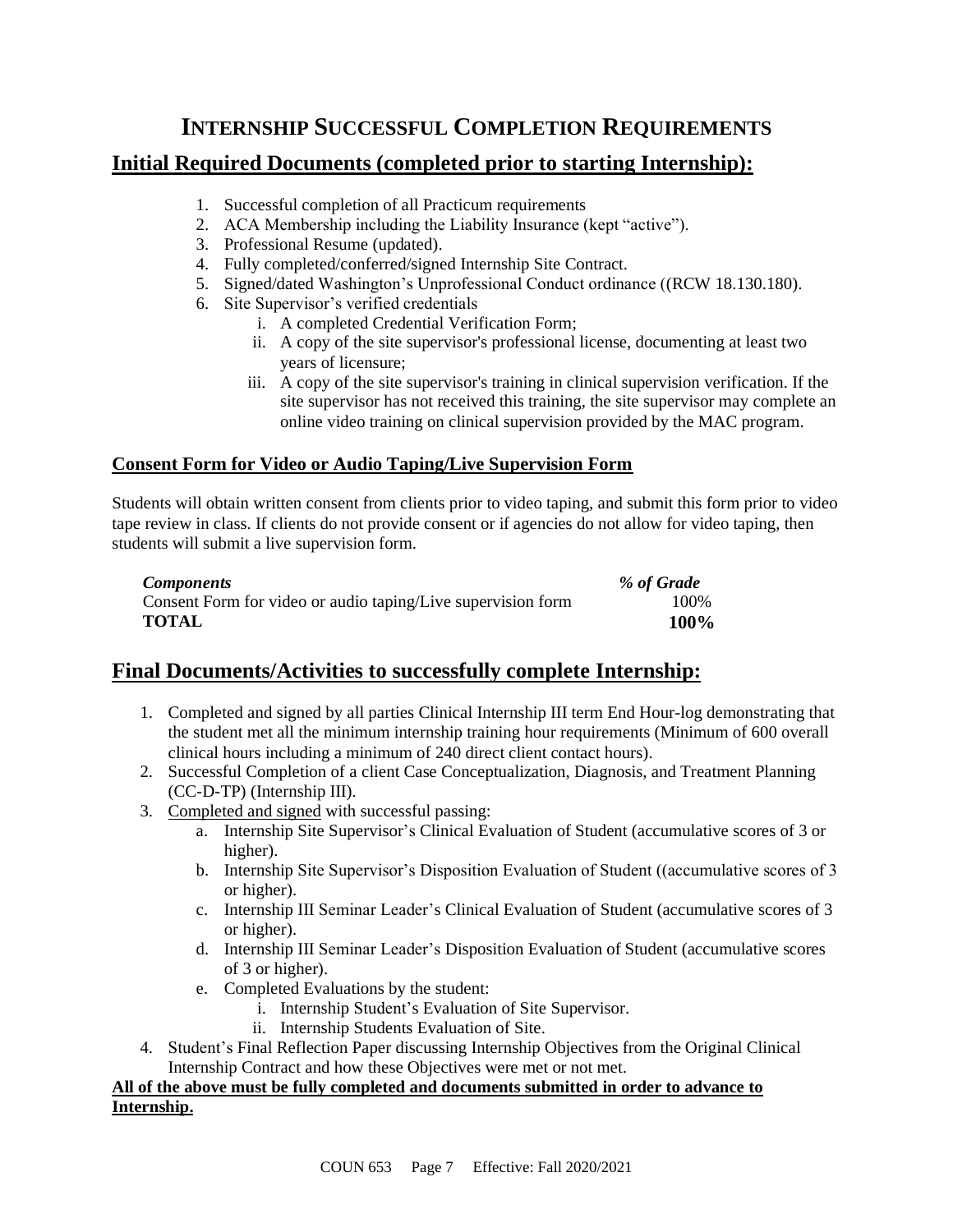## **SOCIAL JUSTICE ACTIVITY (IF NOT COMPLETED DURING PRACTICUM)**

As an integral part of City University of Seattle's Masters of Arts in Counseling programs, students are to become involved in at least one Social Justice Activity during their practicum and/or internship training. It is highly suggested that this is completed during Internship, though allowances may be made for completion during internship. A minimum of 40 service hours of approved volunteer work over a minimum of two terms is required. For each approved volunteer activity, a site coordinator must provide their contact information and agree to provide term-end verification of hours served and a disposition evaluation of the student. The required site coordinator's information will be included in the monthly and term-end hour-log form provided in the Training Manual. Specific information about this Social Justice Activity will be discuss during Practicum I.

- 1. The following links are current lists of known Social Justice sites. This is not complete and may not be up to date related to the contact information. Additional sites can be added with the approval of the course seminar leader and/or Director of Training.
	- a. Internship [Volunteer Sites.docx](https://courses.cityu.edu/bbcswebdav/pid-9891824-dt-content-rid-51047526_1/xid-51047526_1)
	- b. <https://psych.uw.edu/undergraduate/psych-497/opportunities>
- 2. At the end of each term, the site coordinator must sign-off on the Term-End hour log and provide a signed Student Disposition Evaluation for each student.
- 3. The above forms will be submitted through the designated submission folder in each student's Blackboard Portfolio.

| <b>Components</b>                          | % of Grade |
|--------------------------------------------|------------|
| All required documentation as listed above | 100\%      |
| <b>TOTAL</b>                               | 100%       |

### **Social Justice Case Presentation of Social Justice Site**

 $CO: b$ , g) PLO: 9-(KPI-F) CACREP Core: 1.e CMHC; MCFC; AC; PSC: n/a

Towards the end of the Social Justice site experience, each student will provide an oral presentation during the seminar class to address the following:

- 1. What collaborative work they did at the site specific to people of diverse ethnicity, culture, gender, sexual orientation, physical ability, religious beliefs, and socioeconomic status;
- 2. A discussion of their understanding related to social justice competencies through their experience related to a systemic understanding for the influence of client cultural background in presenting problems and the role of counselors in promoting social justice and the well-being of the greater community;
- 3. What advocacy processes they found needed and/or engaged in to address institutional and social barriers that impede access, equity, and success for clients.

Students will provide an outline document for this oral case presentation to submit through their Blackboard Portfolio in the designated folder prior to their presentation. A template will be provided.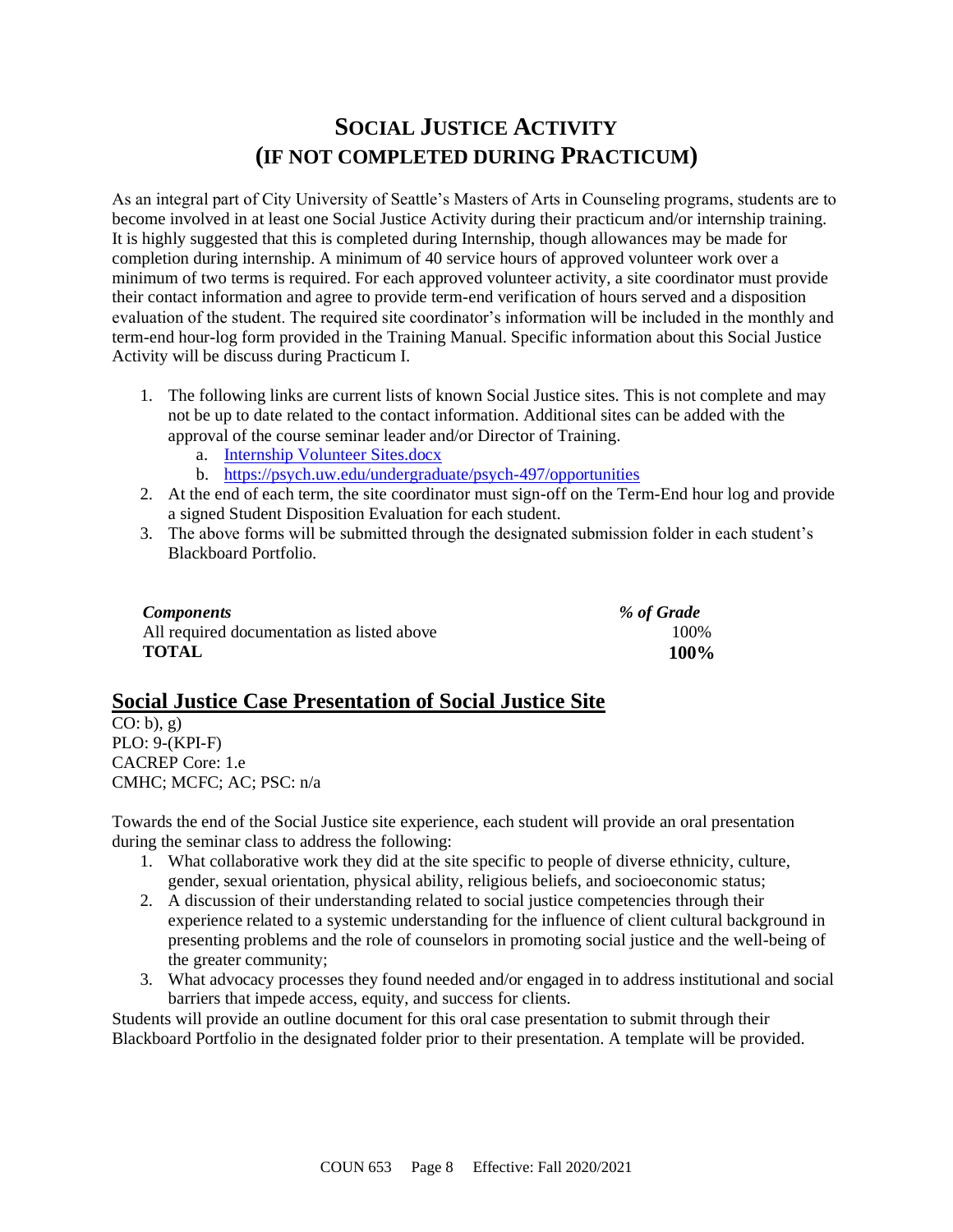## **ADDITIONAL INTERNSHIP ASSIGNMENTS THROUGHOUT THE INTERNSHIP SEQUENCE**

The following are additional assignments and/or activities span the entire Internship experience. These assignments are to be submitted through each student's Blackboard portfolio. By the end of Internship III, all of the following as well as the above required Internship Clinical documents must be located in each student's Blackboard Portfolio.

## **Bi-Weekly Journal (On-going each term)**

Students will write and submit biweekly journals of clinical work, social justice activities, and personal reflections to their overall progress through the program. Each bi-weekly journal is expected to be 1 to 3 pages in length. Journals are Not to include any third-party Identifying information (especially actual names). This includes, but not limited to: clients, peers, instructors, family members and friends. Pseudo names and/or identifying the relationship with the student is allowed (e.g. instructor, peer, sister, friend).

Each student will receive full credit for this assignment, provided the journals are turned in by the designated due date.

The Bi-Monthly Journal includes the following three parts. If the student is not specifically engaged in a specific social justice activity, then a simple comment of "I am not active in this activity currently" is sufficient. All journal bi-monthly entries must include "Part 3: Additional General Reflections."

### **Part 1: Clinical Work Entries\***

Brief reflections on client sessions where you notice specific transference and counter-transference:

- $\triangleright$  Specific situations and events you address with each client
- $\triangleright$  Explore the stimulus, basis, and content of your emotional responses and counter-transference with your clients or transference from the client towards you.

Reflections from your client work for each journal:

- $\triangleright$  Assess the level and content of your personal and professional growth and development as it relates to your client work
- $\triangleright$  Note ideas for discussion of additional study that arise for you as you work with your clients
- Record your response to feedback from supervisors, instructors, and peers

### **Part 2: Social Justice Activity**

When journaling your social justice activity, speak to the following aspects in your journal (remember: that this is about being present with a person vs. sitting with them as a "client").

- $\triangleright$  What did you notice for yourself or for the others you spent time with?
- In what ways do you feel you were an advocate or support for the person you spent time with?
- $\triangleright$  Were there any opportunities for you to explore possible support systems the person might be able to connect with?
- Did the person identify for you any particular hardships or aspects of their life that seemed to be barriers in one way or another?
- $\triangleright$  Did you notice yourself modeling any particular "ways of being" that might be helpful to them as they navigate their world?
- $\triangleright$  How was it to simply "be present" with the person or people you spent time with?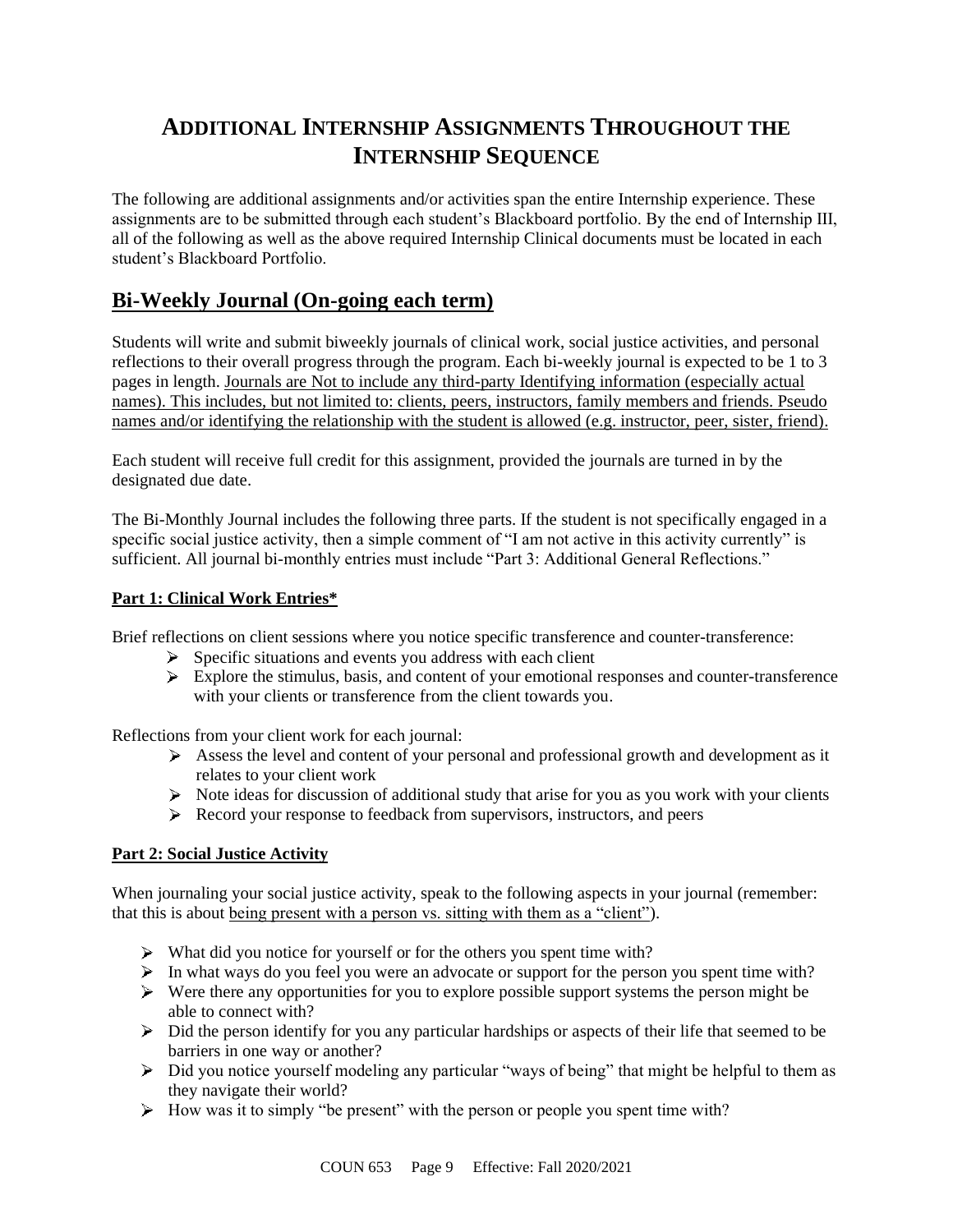### **Part 3: Additional General Reflections**

Provide any additional information in how you see yourself progressing through the program. Feel free to include successes, challenges, and/or personal goal achievements and any hurdles you might be facing.

| <i>Components</i>  | % of Grade |
|--------------------|------------|
| Bi-Weekly Journals | 100%       |
| <b>TOTAL</b>       | $100\%$    |

## **Monthly and Term-end Clinical Timesheets**

Students will submit their indirect, direct, and supervised hours using the "Weekly and TermEnd Clinical Hour Tracking" form at least once each month though the course Blackboard shell. At the concluding of the term, students will submit all completed timesheets, signed by their site supervisor, through their Blackboard Portfolio in the designated submission folder.

Students will receive full credit for this assignment, if the HourLogs are turned in by the designated due dates.

| <i>Components</i>           | % of Grade |
|-----------------------------|------------|
| <b>Quarterly Timesheets</b> | 100%       |
| <b>TOTAL</b>                | 100%       |

### **Internship Student Term-end Clinical Evaluations**

CO: a), b), c), d), e), f), g) PLO: 1-(KPI-S), 6-(KPI-S) CACREP Core: n/a CMHC: n/a MCFC: n/a AC: n/a PSC: n/a

Student's clinical and professional dispositions performance at their site are evaluated during each term of Internship.

- 1) Internship Competencies form. This form is completed by:
	- a. The site supervisor at the end of each term when clinical work is conducted; and
	- b. The course instructor after the student shares the required video/audiotape of client work during group supervision (during Internship III).
- 2) Student Disposition Evaluation form. This form is completed by:
	- a. The site supervisor at the end of each term when clinical work is conducted; and
	- b. The course instructor at the end of each Internship course term.
	- c.

| <b>Components</b>                                                | % of Grade |
|------------------------------------------------------------------|------------|
| Internship Evaluation of Professional Dispositions and Behaviors | 100%       |
| <b>TOTAL</b>                                                     | 100%       |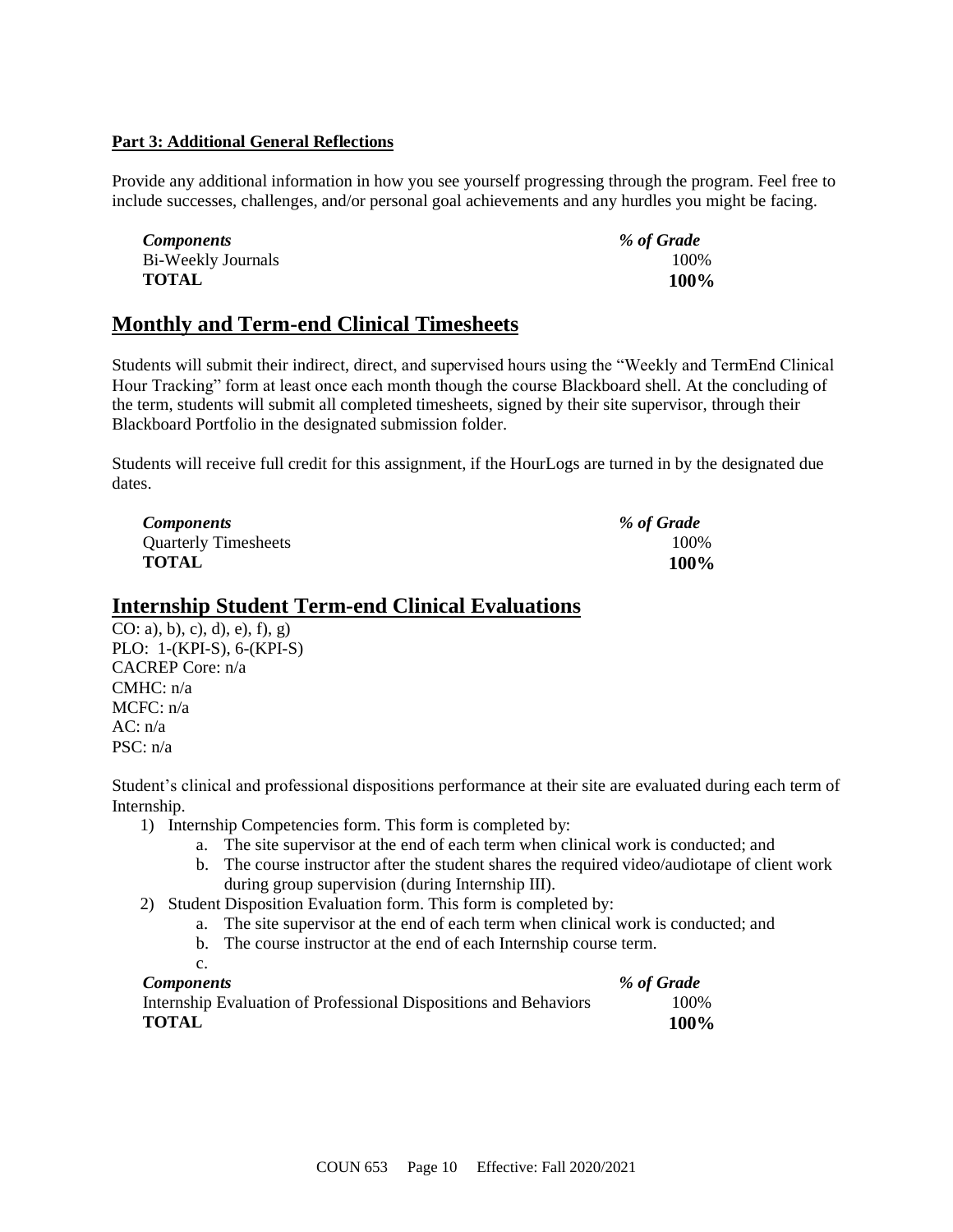## **Monthly and Term-end Social Justice Activity(ies) Timesheets**

Students will track their Social Justice Activity hours using the "Weekly and TermEnd Social Justice Hour Tracking" form at least once each month though the course Blackboard shell. (If students have already documented completion of this program's required activity, they will just need to submit the finalized form showing verification of the required hours completed). At the concluding of the term, students will submit all completed timesheets, signed by their site coordinator, through their Blackboard Portfolio in the designated submission folder.

Students will receive full credit for this assignment, if the HourLogs are turned in by the designated due dates.

| <i>Components</i>           | % of Grade |
|-----------------------------|------------|
| <b>Quarterly Timesheets</b> | 100%       |
| TOTAL                       | 100%       |

## **Term-end Social Justice Activity(ies) Evaluations**

Student's professional dispositions performance at their Social Justice Activity site are evaluated at the end of their Internship and/or Internship terms. Social Justice site coordinators are to use the Student Disposition Evaluation Form. This completed form must be fully signed and submitted at the end of each term in which the student is actively engaged in a Social Justice Activity.

| <i>Components</i>                                                | % of Grade |
|------------------------------------------------------------------|------------|
| Internship Evaluation of Professional Dispositions and Behaviors | 100\%      |
| TOTAL                                                            | 100%       |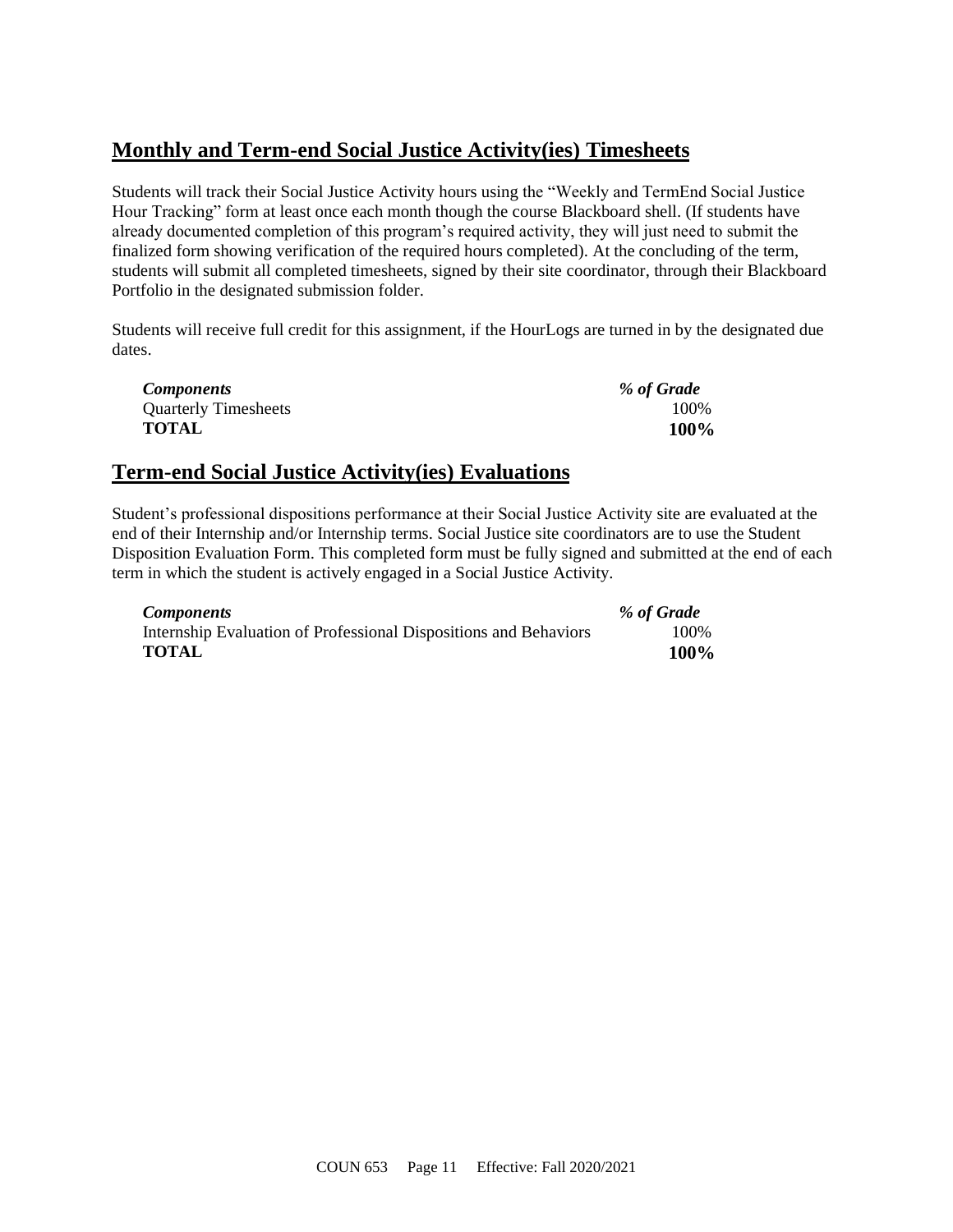## **COMPLETED REQUIREMENTS DURING INTERNSHIP III**

### **Case Conceptualization, Diagnosis, and Treatment Planning (CC-D-TP) Oral Presentation and Written Document**  $CO: g)$ PLO: 2-(KPI-S), 3-(KPI-S), 5-(KPI-S), 7-(KPI-S), 8-(KPI-S), 10-(KPI-S), 11-(KPI-S), 12-(KPI-S) CACREP Core: n/a CMHC: n/a  $MCFC: n/a$  $AC: n/a$ PSC: n/a

Students will present a final case conceptualization, differential diagnosis, and treatment planning (CC-D-TP) for an active client specific to their specialty track (CMHC, MCFC, AC, or PSC). This case study will include the span of the client related to their lifespan and explore developmental crises, disability, psychopathology, and situational and environmental factors that affect both normal and abnormal behavior. Students will need to demonstrate application of the principles of the diagnostic process, including differential diagnosis, and the use of current diagnostic tools, such as the current edition of the Diagnostic and Statistical Manual of Mental Disorders. Students will also need to provide the treatment modalities and discuss the client's placement criteria within the continuum of care.

Students will be evaluated on the scope and depth of pertinent elements and social/cultural influences, provisional diagnosis and clinical hypothesis, theoretical approach and interventions used, assessment of intervention outcomes, transference and counter-transference, legal/ethical considerations, and applications of social justice and advocacy relevant to the client. During the clinical case presentation, other students will provide feedback to the presenter, along with the instructor. This assignment assists students to both provide and receive consultation with peers.

Students should bring copies of the accompanying document (A template will be provided) for the other students in the class. A copy will be submitted to the instructor, along with a copy of the informed consent document for recording the session, signed by the client. In situations where videotaping is not possible, the student will furnish the instructor with a copy of a live supervision form, completed by their supervisor, alongside the accompanying document. The evaluation form will be provided to students at the start of their internship experience for this activity which will be used by the seminar leader.

### **Evaluation of Site and Site Supervisor**

At the conclusion of the internship experience, students will evaluate both the internship site, and the internship site supervisor. The student assesses the degree to which the site and site supervisor assisted them in developing competencies relative to the basic essential counseling skills. A form for each of these evaluations will be provided.

| <b>Components</b> | % of Grade |
|-------------------|------------|
| <b>TOTAL</b>      | 100%       |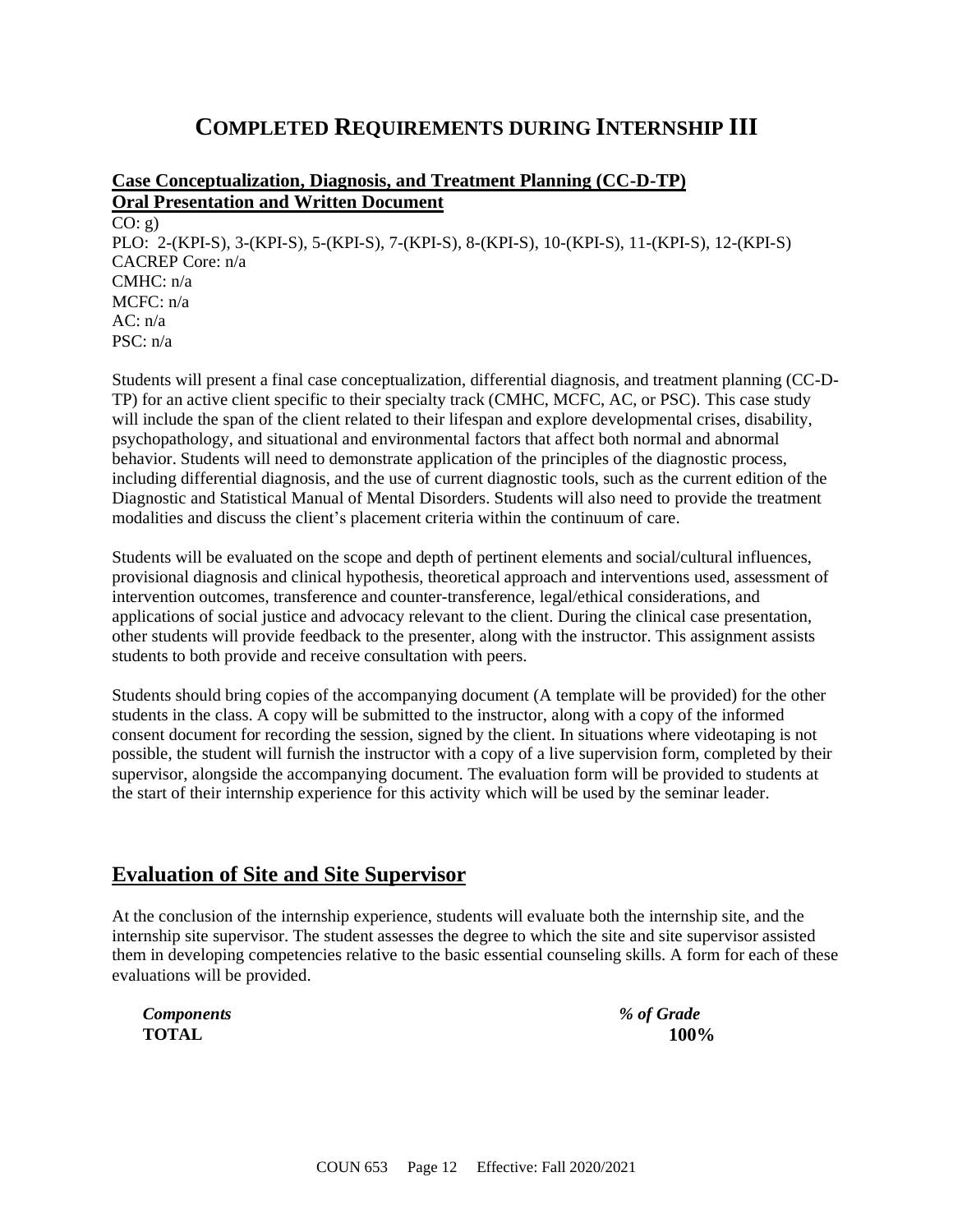## **COURSE POLICIES**

### **Late Assignments**

Per Division of Arts and Sciences policy, graduate students are required to submit all assignments by the due dates stated in the syllabus. A late assignment is one that is submitted after the due date and time or after any extension has expired.

If circumstances prevent a student from meeting the due date, the student is obliged to contact the instructor and request an extension at least 48 hours prior to the date the assignment is due. Emergency situations will be considered on a case-by-case basis. Being busy, pressured with outside work, or having competing academic commitments are not valid reasons to grant extensions. A student who receives an extension in advance of the due date and abides by the agreement with the instructor is not subject to late penalties.

Without prior arrangement with the instructor, students who submit assignments late will receive a 5 percent deduction in grade each day or part of the day that the assignment is late. For example, if the assignment is submitted two days late, 10 percent of the grade will be deducted.

Coursework received after one week (seven days) will not be graded and will receive a zero grade.

#### OVERVIEW:

- o All assignments are expected to be turned in on time
- $\circ$  5% of the overall grade for the assignment will be deducted each day the paper is late up to 7 days
- o No paper will be accepted 7 days after due date
- o Agreements must be made with the course instructor 48 hours prior to due date for assignment if an exception is to be made

### **Participation**

As future counselors, you are expected to behave in a professional and ethical manner during class time. Students who are unfamiliar with ethical responsibilities are required to review the American Counseling Association's most recent Code of Ethics. This will be made available on request.

With regard to electronic devices: cell phones are to be turned off and texting is not allowed during class time. If you are on call or expecting an emergency phone call, please step out of the classroom in order to respond. Computers are to be used for class-related assignments or note taking only. If they are used for other purposes (i.e., social communication), students will be asked to leave class.

### **Professional Writing**

Assignments require error-free writing that uses Standard English conventions and logical flow of organization to address topics clearly, completely, and concisely. CityU requires the use of APA style.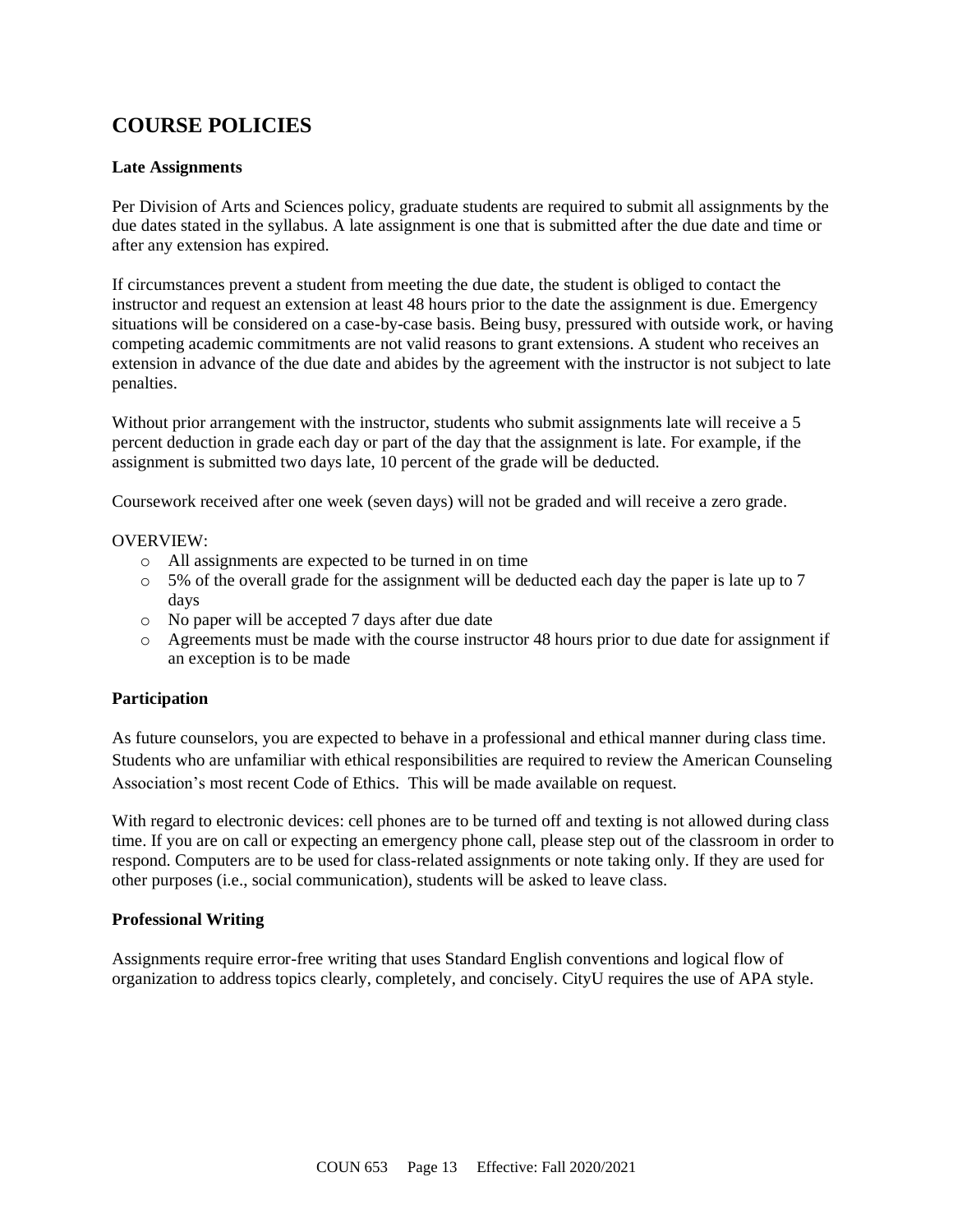## **UNIVERSITY POLICIES**

You are responsible for understanding and adhering to all of City University of Seattle's academic policies. The most current versions of these policies can be found in the [University](https://www.cityu.edu/catalog/)  [Catalog](https://www.cityu.edu/catalog/) that is linked from the CityU Web site.

#### **Non-Discrimination & Prohibition of Sexual Misconduct**

City University of Seattle adheres to all federal, state, and local civil rights laws prohibiting discrimination in employment and education. The University is committed to ensuring that the education environment is bounded by standards of mutual respect and safety and is free from discriminatory practices.

In the U.S., the University is required by Title IX of the Education Amendments of 1972 to ensure that all of its education programs and activities do not discriminate on the basis of sex/gender. Sex include sex, sex stereotypes, gender identity, gender expression, sexual orientation, and pregnancy or parenting status. Sexual harassment, sexual assault, dating and domestic violence, and stalking are forms of sex discrimination, which are prohibited under Title IX and by City University of Seattle policy. City University of Seattle also prohibits retaliation against any person opposing discrimination or participating in any discrimination investigation or complaint process internal or external to the institution. Questions regarding Title IX, including its application and/or concerns about noncompliance, should be directed to the Title IX Coordinator. For a complete copy of the policy or for more information, visit <https://my.cityu.edu/titleix> or contact the Title IX Coordinator.

In Canada, in compliance with the British Columbia Human Rights Code, the Alberta Human Rights Act, WorksafeBC, and the Workers' Compensation Board of Alberta, the University believes that its environment should at all times be supportive and respectful of the dignity and self-esteem of individuals. Discrimination, harassment and bullying conduct, whether through person to person behaviour or via electronic communications such as email or social media is not acceptable and will not be tolerated. As an educational institution, it is our responsibility to cultivate an environment of excellence, equity, mutual respect and to recognize the value and potential of every individual. The University will take all necessary steps to meet or exceed the requirements of the law to prevent discrimination, harassment and bullying. The Respectful Workplace Policy for the prevention of discrimination, harassment and bullying policy and procedure can be found at <https://www.cityu.edu/discover-cityu/about-cityu/> under the Policies section or at <https://www.cityuniversity.ca/about/>.

#### **Religious Accommodations**

City University of Seattle has a policy for accommodation of student absences or significant hardship due to reasons of faith or conscience, or for organized religious activities. The University's policy, including more information about how to request an accommodation, is available in the University Catalog and on the my.cityu.edu student portal. Accommodations must be requested by the 20% mark of this course (e.g. day 14 of a ten-week course, day 7 of a 5-week course) using the Religious Accommodations Request Form found on the student dashboard in the my.cityu.edu student portal.

### **Academic Integrity**